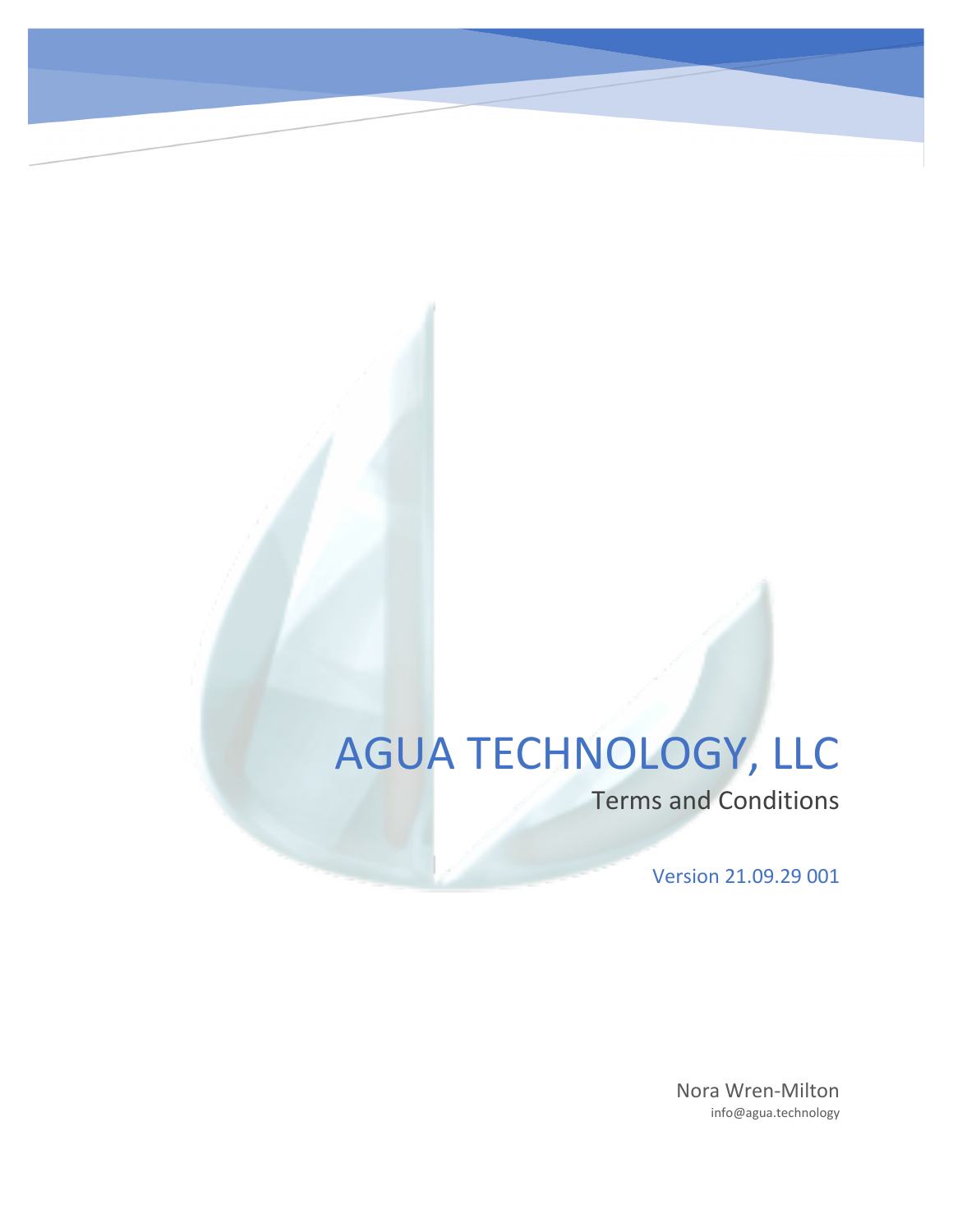# **PRE ICO and ICO TERMS AND CONDITIONS**

#### AGUA TECHNOLOGY LLC PRE-Initial Coin Offering (PRE-ICO) GENERAL TERMS AND CONDITIONS

YOU ARE REQUIRED TO READ THESE TERMS AND CONDITIONS (HEREINAFTER "TERMS") CAREFULLY BEFORE USING THE SERVICES DESCRIBED HEREIN. BY UTILIZING PRODUCTS OFFERED ON THE https://www.agua.technology/ ("WEBSITE") AND THEREIN, YOU ACKNOWLEDGE THAT YOU HAVE READ THESE TERMS AND CONDITIONS AND THAT YOU AGREE TO BE BOUND BY THEM. IF YOU DO NOT AGREE TO ALL THE TERMS AND CONDITIONS OF THIS AGREEMENT, YOU ARE NOT AN AUTHORIZED USER OF THESE SERVICES AND YOU SHOULD NOT USE THIS WEBSITE NOR ITS PRODUCTS. YOU MAY BE REFERRED TO YOU OR THE ENTITY YOU REPRESENT. AGUA TECHNOLOGY LLC RESERVES THE RIGHT TO CHANGE, MODIFY, ADD OR REMOVE PORTIONS OF THESE TERMS AT ANY TIME FOR ANY REASON. URGES YOU TO REVIEW THESE TERMS PERIODICALLY FOR CHANGES. SUCH CHANGES SHALL BE EFFECTIVE IMMEDIATELY UPON POSTING. YOU ACKNOWLEDGE THAT BY ACCESSING THE WEBSITE AFTER AGUA TECHNOLOGY LLC HAVE POSTED CHANGES TO THESE TERMS, YOU ARE AGREEING TO THE MODIFIED TERMS. THIS DOCUMENT DOES NOT CONSTITUTE INVESTMENT ADVICE OR COUNSEL OR SOLICITATION FOR INVESTMENT IN ANY SECURITY AND SHALL NOT BE CONSTRUED IN THAT WAY. THIS DOCUMENT DOES NOT CONSTITUTE OR FORM PART OF, AND SHOULD NOT BE CONSTRUED AS, ANY OFFER FOR SALE OR SUBSCRIPTION OF, OR ANY INVITATION TO OFFER TO BUY OR SUBSCRIBE FOR, ANY SECURITIES, NOR FOR AGUA TECHNOLOGY LLC TOKENS AND/OR WAHWAH TOKENS. AGUA TECHNOLOGY LLC EXPRESSLY DISCLAIMS ANY AND ALL RESPONSIBILITY FOR ANY DIRECT OR CONSEQUENTIAL LOSS OR DAMAGE OF ANY KIND WHATSOEVER ARISING DIRECTLY OR INDIRECTLY FROM: (I) RELIANCE ON ANY INFORMATION CONTAINED IN THIS DOCUMENT, (II) ANY ERROR, OMISSION OR INACCURACY IN ANY SUCH INFORMATION OR (III) ANY ACTION RESULTING THEREFROM. Definitions

"PRE-ICO" or "PRE Initial Coin Offering" means the sale process by which AGUA TECHNOLOGY LLC will receive financing for the development of the AGUA TECHNOLOGY LLC Service. "Purchaser" means a natural person who purchases AGUA TECHNOLOGY LLC AND/OR WAHWAH Token(s) hereby agreeing to AGUA TECHNOLOGY LLC ICO Terms and Conditions "AGUA TECHNOLOGY LLC" is AGUA TECHNOLOGY, established and registered in VALLEJO, CA, USA "AGUA TECHNOLOGY LLC" the development of the AGUA TECHNOLOGY LLC Service "AGUA TECHNOLOGY LLC Token", "WAHWAH TOKEN", "Token" or "WAH" - is a cryptographic token, created in the public blockchain.

"Website" - <https://www.agua.technology/> is the official website for AGUA TECHNOLOGY LLC WAHWAH PRE-Initial Coin Offering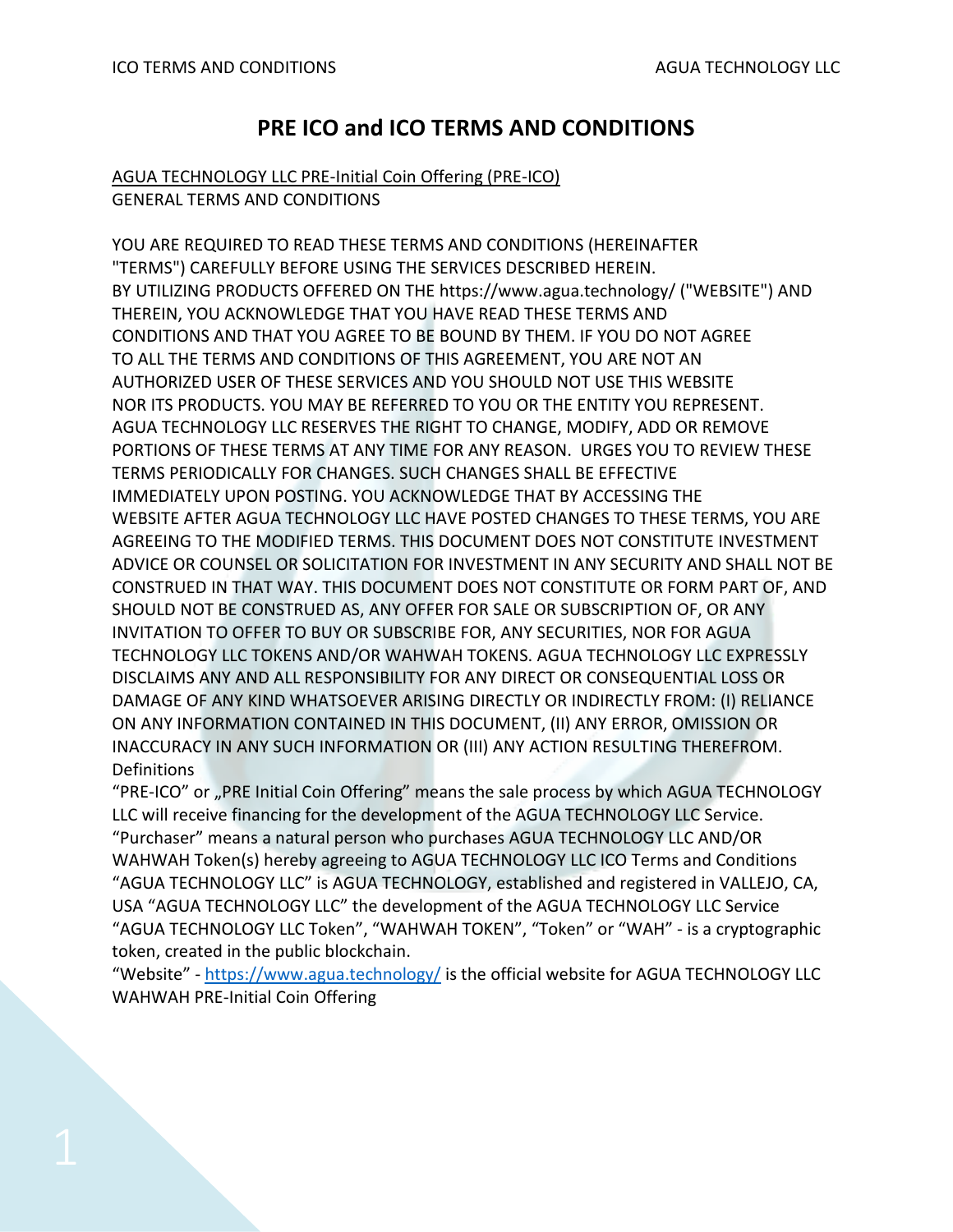ICO Terms and Conditions **Conditions** 

General

1. AGUA TECHNOLOGY LLC,WAHWAH Token is a cryptographic token, created in the Ethereum. 2. AGUA TECHNOLOGY LLC, WAHWAH is not either an investment or legal advisor and shall not be understood and interpreted as such. AGUA TECHNOLOGY LLC WAHWAH Token is not a security in the meaning of United States Federal and State laws, EU and Estonian law. 3. AGUA TECHNOLOGY LLC WAHWAH Token is not a cryptocurrency, regardless of what legal meaning word "cryptocurrency" has, unless and to the extent the meaning of AGUA TECHNOLOGY LLC WAHWAH tokens are described and defined by these terms and conditions.

4. The Presale shall commence on the 07/21/2021 date announced on AGUA TECHNOLOGY LLC website. It shall be also announced and to the registered users of AGUA TECHNOLOGY LLC newsletter. Newsletter registration is available only through AGUA TECHNOLOGY LLC website.

Ticker: WAH

Token: Utility, Ethereum ERC20 Token Purchase methods to be accepted: ETH, USDT, BNB, BUSD, BTC, PAYPAL (all forms allowed by PayPal, include credit, debit, prepaid, etc. see site) Inflation: None (no further tokens will be issued) Maximum number of tokens: 9 000 000 000 WAH Tokens for public pre-sales: 2 000 000 000 WAH

5. Main sale details: After all certifications, audits and qualifications have been met to the satisfaction of qualified experts.

Date and time of the start of sale, UTC: Estimated 4 weeks, or the last week of October 2021 End date and time of sale, UTC: 1 year after the date of start or when the cap of the pre-sale 2 000 000 000 has been met \*\*SUBJECT TO CHANGE DUE TO A NATIONAL DISASTER AS DEFINED BY THE FEDERAL GOVERNMENT AND ONGOING PANDEMIC, NEW PANDEMICS OR VARIANT PANDEMICS AS DEFINED BY THE GOVERNMENT"

Minimum purchase amount for pre-sale: 0.1 ETH If purchased with ETH, otherwise minimum purchase is \$2.49 USD for one token.

1 ETH = 1087 WAH

Soft Cap: 1 000 000 000 WAH

Hard Cap: 2 000 000 000 WAH

If the Token Sale funding cap is not reached, all remaining tokens will be removed permanently from circulation "burned" at the end of token sale as described above.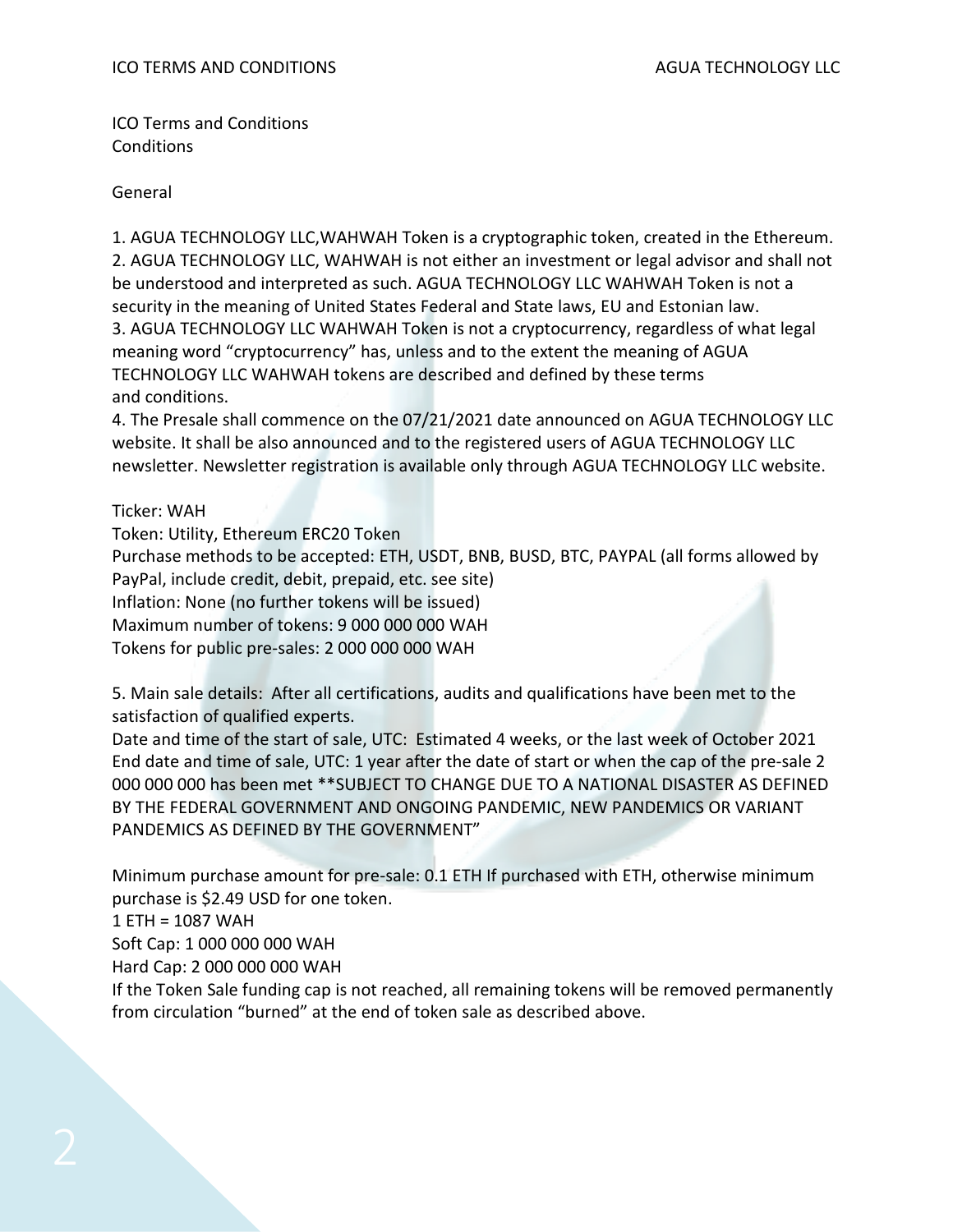Soft cap and hard cap were calculated as a base price of Ethereum from 1st of July 2021. Soft cap equals an estimated\* 2 490 000 000 USD, hard cap equals an estimated\* 4 980 000 000 USD.

Actual amount of WAH remaining will be known after the end of the token sale and final accounting and sales have been processed and drop is complete. Could take up to 10-20 days depending on last sale method of payment.

6. Registration as Member Account on agua.technology - is required to purchase tokens, whether pre-sale or regular.

- First name and last name.
- Country Residence
	- account address from which the token will be acquired.
- Photo / ID scan (driving license, passport, etc.).
- Email address for registration

See CCPA Policy on site "Do Not Sell My Information" to opt out of common data base and all other right afforded under CCPA. California Residence Required Compliance.

"Registration is necessary in order to join the ICO and acceptance of the site's regulations and privacy policy, especially the IAC WAHWAH regulations, is required"

1. The Purchaser agrees to purchase and WAHWAH agree to sell, on the terms set forth herein, WAHWAH tokens.

2. WAHWAH Purchased Tokens will be provided to Purchaser immediately at the time of purchase and payment processing approval and transfer to.

3. The price of the WAHWAH Token is nominated ETH.

4. The course of ICO

a. Publication of WAHWAH materials (including WWW and White Paper)

i.. Registered users will receive information about pre-sale via e-mail.

The message will contain a direct link to the form with the option

to buy tokens. Terms of large purchases over 50 000 USD have instructions available on that page.

ii. This information will also be published on the website no earlier than 48h after sending information to WAHWAH newsletter registered recipients.

b. Presale lasts 4 weeks. During the pre-sale, participants will receive 40% more (bonus) tokens than in regular sales, for the same price.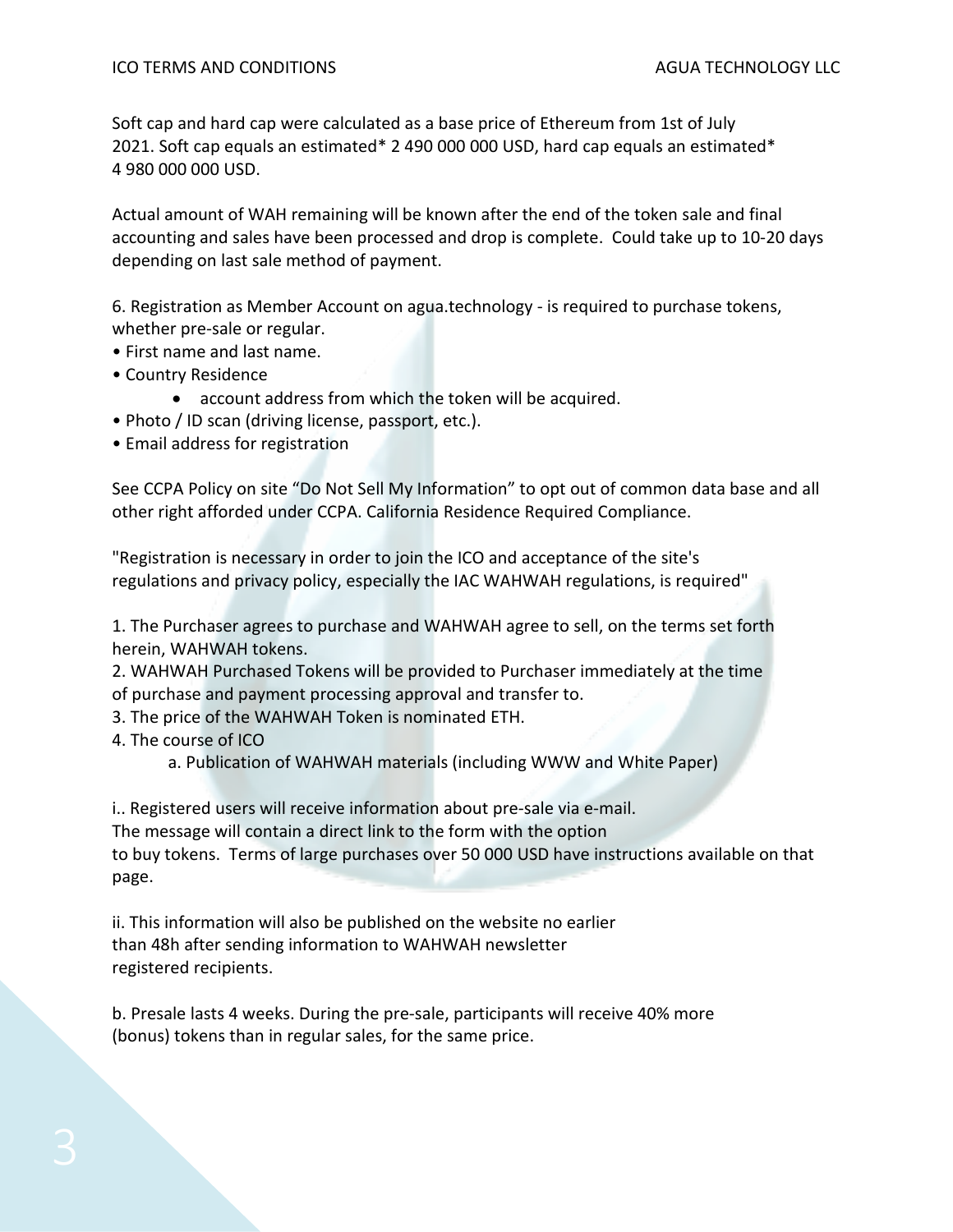# Refund policy

The Purchaser understands and accepts that all purchases of WAHWAH Tokens are final and cannot be reversed. That information is to be publicly available at https://agua.technology Agua Technology, LLC recommends that all transaction involving money online, brick and mortar, telephone or door to door always be thoroughly vetted prior to transaction participation.

#### Intellectual Property

1. WAHWAH retain all right, title and interest in all WAHWAH's proprietary and subsidiary intellectual property, including but not limited to inventions, processes, marks, methods, compositions, information and data. The Purchaser may not use any of WAHWAH intellectual property without WAHWAH's direct, express, prior and written consent.

2. In particular, WAHWAH retain all intellectual property rights, mostly, but not limited, to copyright, over the source code forming WAHWAH tokens. These terms shall not be understood and interpreted in a way that they would mean assignment of intellectual property rights, unless it is explicitly defined so in these terms.

3. The Purchaser is being granted a non-exclusive, non-transferable, revocable license to access and use the WAHWAH tokens strictly in accordance with these Terms. As a condition of the Purchase's use of WAHWAH tokens the Purchaser warrants to WAHWAH that the Purchaser will not use WAHWAH tokens for any purpose that is unlawful or prohibited by these Terms.

# **Security**

1. The Purchaser will implement reasonable and appropriate measures designed to secure access to (i) any device associated with the email address associated with the Purchaser's account, (ii) private keys required to access any relevant Ethereum wallet, and (iii) the Purchasers' username, password and any other login or identifying credentials.

2. In case the Purchaser suspects a security breach in any of the above mentioned, the Purchaser will inform WAHWAH immediately so WAHWAH can take all required and possible measures to secure the Purchaser's account and WAHWAH's and systems as whole.

# Privacy

1. As a principle, WAHWAH collects only what is need and will not share the Purchaser's personal information with any third parties' other than WAHWAH's identity verification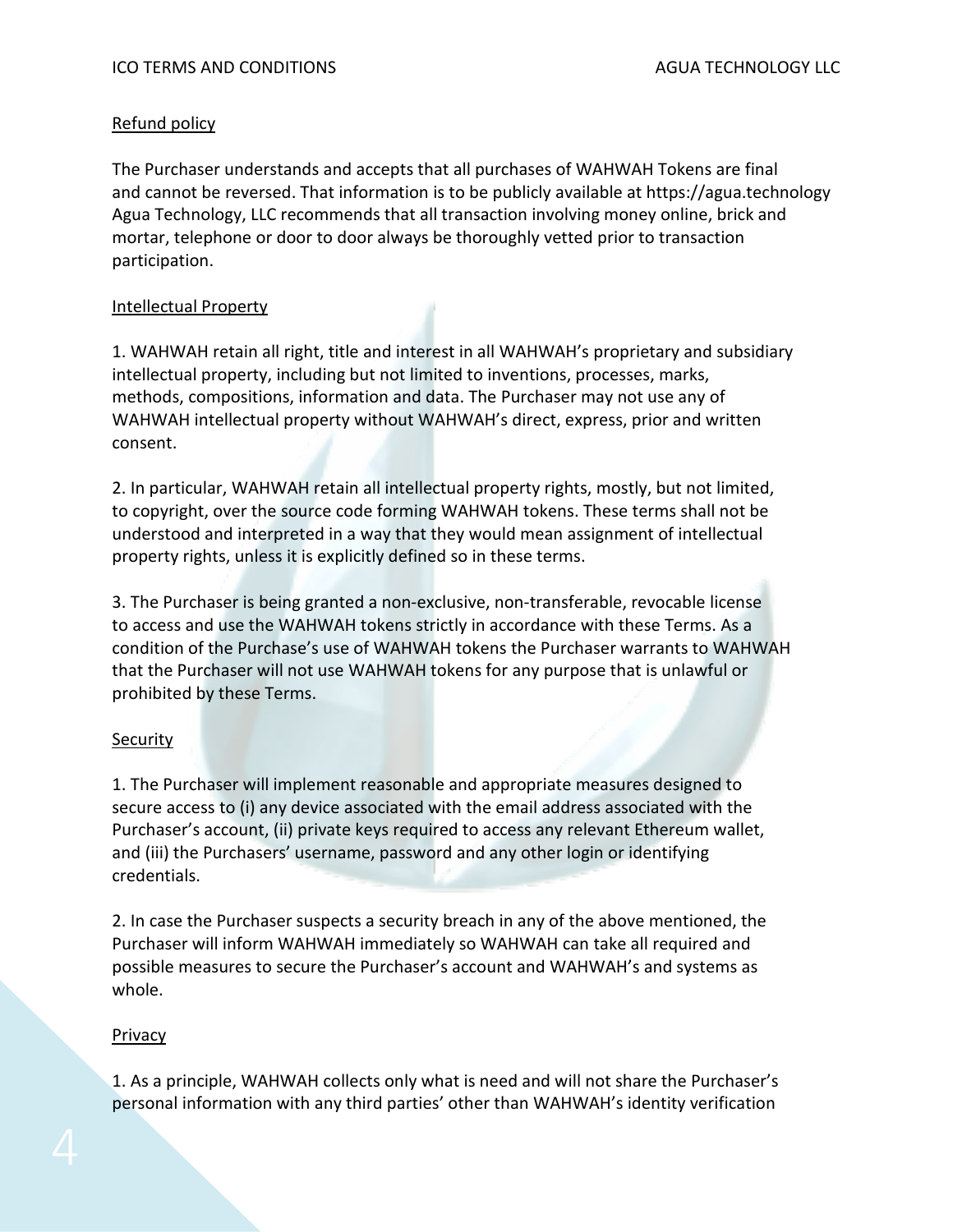partner. Even within WAHWAH, access to the Purchaser's personal data is limited to a subset of employees who work on compliance and identity verification matters.

2. The Purchaser will provide to WAHWAH, immediately upon a notice of request, information that WAHWAH, in WAHWAH's sole discretion, deem to be required to maintain compliance with law, regulation or policy. Such documents include, but are not limited to, passports, driver's licenses, utility bills, and photographs of the Purchaser, government identification cards, or sworn statements.

3. WAHWAH reserves its right to request documentation, described in section "General" under paragraph 6 prior to activating the Purchaser's WAHWAH Token account. WAHWAH may refuse to sell WAHWAH Token should it have doubts as to validity, authenticity and genuineness of the documents, provided by the Purchaser.

4. WAHWAH collects information from running the website and products, provided thereto, and uses information, provided to WAHWAH by the Purchaser as indicated in detail in WAHWAH Privacy Policy.

5. In addition to the above, if the Purchaser creates an account to purchase WAHWAH Tokens included, WAHWAH may collect and store the following types of information: The Purchaser's name, address, phone, email, nationality, id photo page scan and Ethereum wallet address. Before permitting the Purchaser to proceed with WAHWAH Token purchase, WAHWAH may require the Purchaser to provide additional information (such as data which can be used for personal identification purposes and that may be required to comply with applicable laws) so that WAHWAH can verify the Purchaser's identity or address. WAHWAH may also obtain information about the Purchaser from third parties such as identity verification services.

6. Throughout this document, WAHWAH use the term "personal information" in compliance with the EU General Data Protection Regulations (GDPR) to describe information that can be associated with a specific person and can be used to identify that person.

7. WAHWAH protects the Purchaser's information using physical, technical, and administrative security measures to reduce the risks of loss, misuse, unauthorized access, disclosure, and alteration. Some of the safeguards used are firewalls and data encryption, physical access controls to data centers, and information access authorization controls. WAHWAH also authorize access to personal information only for those employees who require it to fulfill their job responsibilities. All the physical, electronic, and procedural safeguards are designed to comply with applicable laws and regulations.

8. WAHWAH may be required to analyze and compare the personal data provided by the Purchaser to third party databases to verify its accuracy and confirm the Purchaser' identity. This allows WAHWAH to comply with European "anti-money laundering (AML)" and "know your customer (KYC)" regulations – most notably 4th AML Directive along with any applicable Estonian AML regulations and law. WAHWAH will not release, sell or rent the Purchaser's personal data to third parties other than law enforcement agencies and/or public administration

bodies acting upon relevant EU and/or Estonian law provisions.

9. WAHWAH reserve the right to share the Purchaser' personal data with: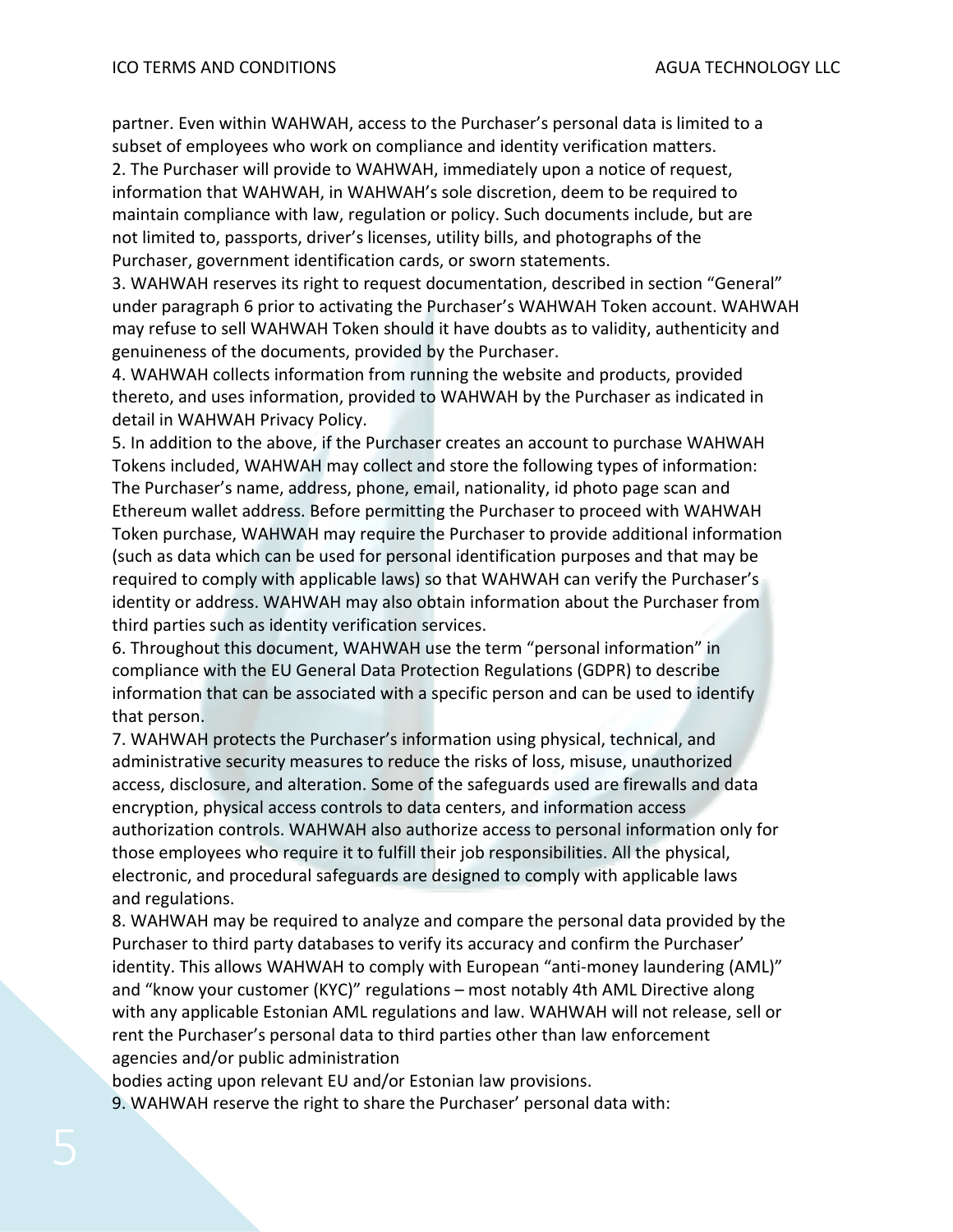- (a) 3rd party identification services providers for fraud prevention purposes.
- (b) law enforcement, government officials, or other third parties when
	- (I) AGUA TECHNOLOGY, LLC is compelled to do so by a subpoena, court order, or similar legal procedure.

WAHWAH will not provide the Purchaser's personal information to any other WAHWAH token holders without the Crowd funder's consent or direction. For California see CCPA Policy published on agua.technology.

10. The Purchaser may access, review, edit or request to remove his personal data by AUGA. The Purchaser acknowledges that execution of his right to be forgotten under GDPR may result in disabling his Token account.

11. The cost of any ETH transfer operation(s) for ICO purposes i.e. "GAS" is to be calculated automatically and is to be entirely born by the purchaser of WAH tokens.

#### Access

AGUA TECHNOLOGY, LLC reserves the right, in its sole discretion, to suspend Purchaser's account for up to 72 hours at any time, without a prior notice, due to legal grounds originating in "AML" and "KYC" regulation and procedures\*\*. Citizenship restrictions

WAHWAH Tokens are not offered for use to the citizens of the United States of America and any country or/and dependent territory where trade in cryptocurrency, ICO are banned or restricted, regardless of their location, and are not offered to natural or legal persons, having their seat or habitual residence in the above-mentioned countries and/or dependent territories. That information is verified as of the day of the attempted purchase against all current available information.

# **Notices**

1. AGUA TECHNOLOGY, LLC may provide any notice to the Purchaser under this Agreement by:

(i) posting a notice on the Website; or

(ii) sending an email to the email address then associated with the Purchaser's account. Notices AGUA TECHNOLOGY, LLC provide by posting on the website will be effective upon posting and notices AGUA TECHNOLOGY, LLC provide by email will be effective when AGUA TECHNOLOGY, LLC send the email. It is Purchaser's responsibility to keep the Purchaser's email address current. The Purchaser will be deemed to have received any email sent to the email address then associated with the Purchaser's account when AGUA TECHNOLOGY, LLC send the email, whether or not the Purchaser receives or reads the email.

\*\*AML **&** KYC **[Compliance | Onboard and Monitor Customers](https://www.bing.com/aclk?ld=e8CyhQ5QPk3Qf_lS1MzZ8E4jVUCUzOKhz551iEK3dILhGN29CQ9s3jl-tdv91QhAxn3o1k9Z25OPNtVqVlwXJVQatrJLK7UFafNwp6Dt4y5gYP--UK0dzUR_zDndro2HmMpYmO2CIuX1ePfEscUByiuAwoNegVQINdLfRBeYYtnX-_n9nnS_LNRd03h1nI1zSfZNnbhw&u=aHR0cHMlM2ElMmYlMmZnby5qdW1pby5jb20lMmZhbWwtc29sdXRpb25zLW5vbndlYiUzZnV0bV9zb3VyY2UlM2RiaW5nJTI2dXRtX21lZGl1bSUzZGNwYyUyNnV0bV9jYW1wYWlnbiUzZDIwMjFfQU1MX1RvdGFsU29sdXRpb25fUFBDJTI2dXRtX2NvbnRlbnQlM2RUb3RhbF9Tb2x1dGlvbiUyNnV0bV9zb3VyY2UlM2RiaW5nJTI2dXRtX21lZGl1bSUzZGNwYyUyNnV0bV9jYW1wYWlnbiUzZDIwMTclMjUyME5ldHZlcmlmeSUyNTIwRGVtbyUyNnV0bV9jb250ZW50JTNkTmV0dmVyaWZ5X0lEX1BQQ19MYW5kaW5nUGFnZV92MiUyNl9idCUzZCUyNl9iayUzZGt5YyUyNTIwYW50aSUyNTIwbW9uZXklMjUyMGxhdW5kZXJpbmclMjZfYm0lM2RlJTI2X2JuJTNkbyUyNl9iZyUzZDExMzkwOTQ4MjI2ODQxOTQlMjZtc2Nsa2lkJTNkZDYxNGM1YmMzZWRiMTAyYjY2NzlhNGU4ZWJmMmI1MWY&rlid=d614c5bc3edb102b6679a4e8ebf2b51f&ntb=1&ntb=1)**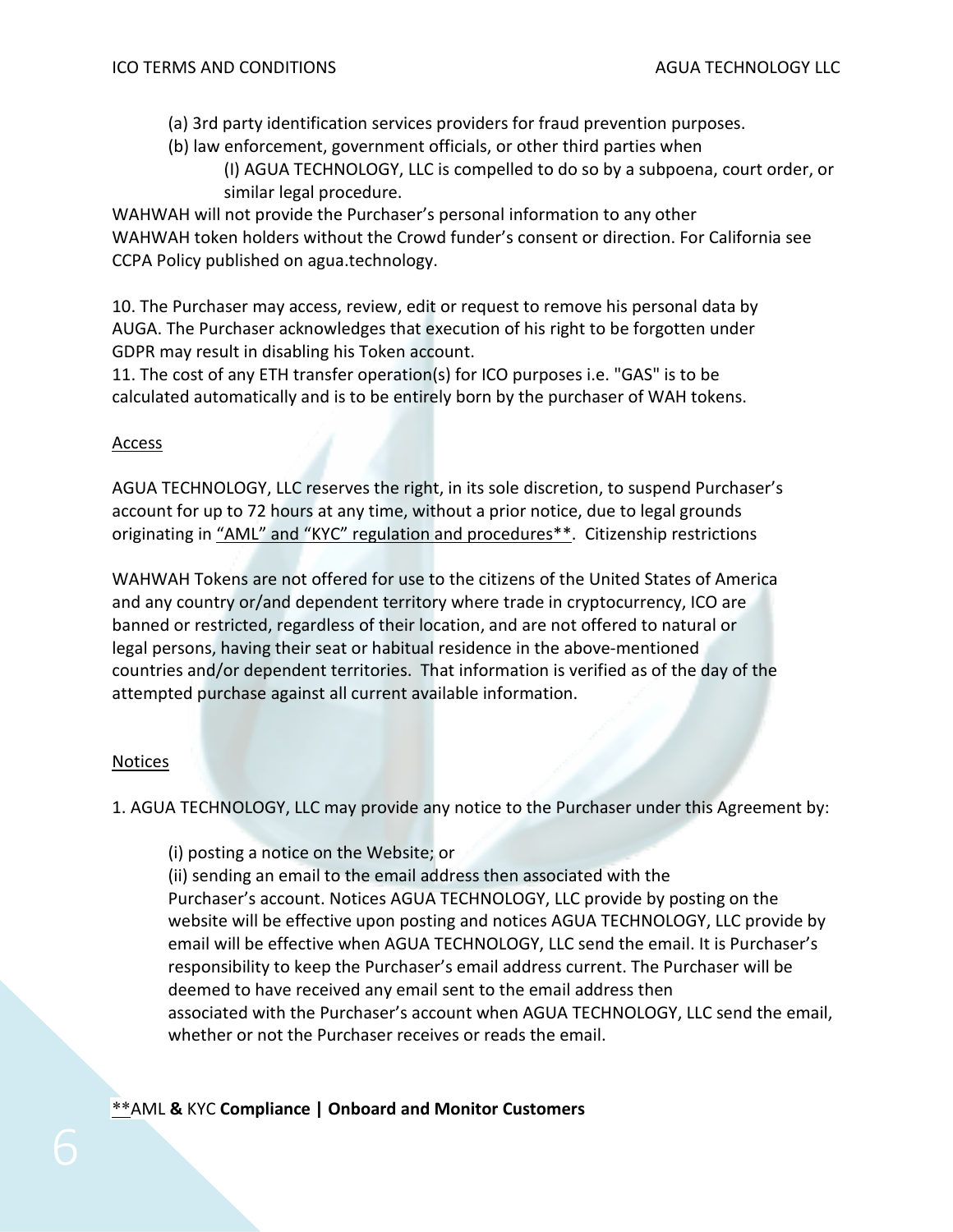2. To give AGUA TECHNOLOGY, LLC notice under this Agreement, the Purchaser must contact by email to info@agua.technology. AGUA TECHNOLOGY, LLC may update this email address for notices by posting a notice on the agua.technology website. Notices to AGUA TECHNOLOGY, LLC will be effective one business day after they are sent.

3. All communications and notices to be made or given pursuant to this Agreement must be in the English language.

#### Risks

1. The Purchaser understands that WAHWAH token, blockchain technology and other associated and related technologies are new and outside of AGUA TECHNOLOGY, LLC 's control and

adverse changes in market forces or the technology, broadly construed, may affect AGUA TECHNOLOGY, LLC 's performance under this agreement.

2. The Purchaser acknowledges that has been warned of the following risks, associated with the ICO and in particular with WAHWAH token.

(a) Legal risks regarding securities regulations

There is a risk that in some jurisdictions WAHWAH might be considered to be a security, or that it might be considered to be a security in the future. Each user of WAHWAH tokens shall bear its own legal or financial consequences of WAHWAH being considered a security in their respective jurisdiction.

(b) Risks associated with the public blockchain

WAHWAH token is based upon the public blockchain. As such, any malfunction, unintended function or unexpected functioning of blockchain may cause the WAHWAH token to malfunction or function in an unexpected or unintended manner.

(c) Risks associated with the Purchaser's credentials Any third party that gains access to the Purchaser's login credentials for the website or private keys may be able to dispose of the Purchaser's WAHWAH tokens. To minimize this risk, the Purchaser should guard against unauthorized access to their electronic devices.

(d) Risk of unfavorable regulatory action in one or more jurisdictions Blockchain technologies have been the subject of scrutiny by various regulatory bodies around the world. The functioning of the blockchain networks and WAHWAH could be impacted by one or more regulatory inquiries or actions, including but not limited to restrictions on the use or possession of digital tokens like WAHWAH, which could impede or limit their existence, permissibility of their use and possession, and their value.

(e) Risk of theft and hacking. Hackers or other groups or organizations may attempt to interfere with the Purchaser's token wallet, the website or the availability of WAHWAH tokens in any number of ways, including without limitation denial of service attacks, spoofing, smurfing, malware attacks, or consensus- based attacks.

(f) Risk of security weaknesses in the WAHWAH source code or any associated software and/or infrastructure. There is a risk that the WAHWAH, or other third parties may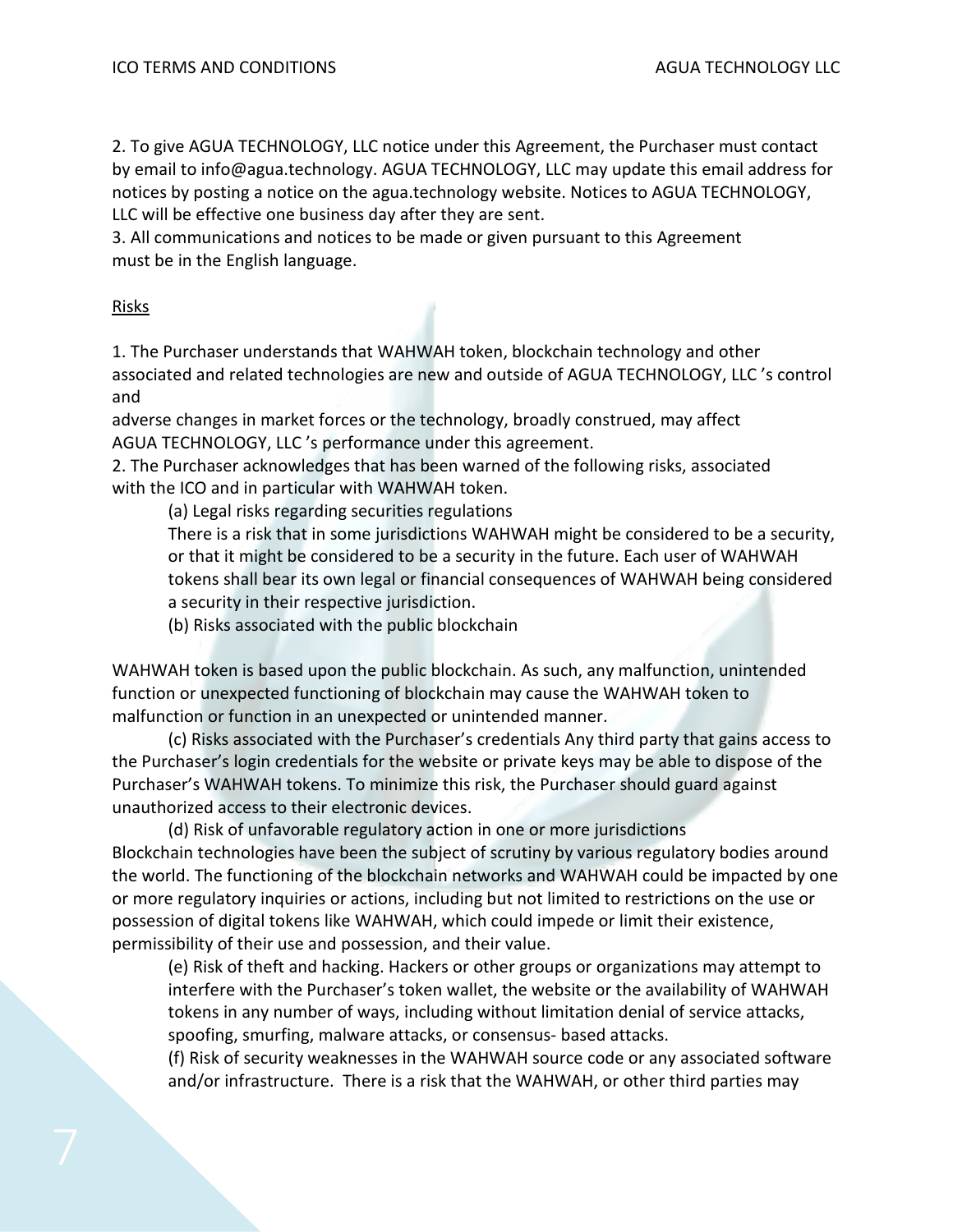unintentionally introduce weaknesses or bugs into the WAHWAH source code interfering with the use of or causing the loss of WAHWAH tokens.

(g) Risk of weaknesses or exploitable breakthroughs in the field of cryptography Advances in cryptography, or technical advances such as the development of quantum computers, could present risks to cryptocurrencies and public blockchain and WAHWAH, which could result in the theft or loss of tokens.

(h) Risk of low or no liquidity. Even though there are currently online service available, which enable possibility of exchange of cryptographic tokens between themselves, and some of them enable exchange of cryptographic tokens for fiat money, there are no warranties and/or guarantees given that WAHWAH tokens will be subject to exchange for other cryptographic tokens and/or fiat money, and no guarantees are given whatsoever with the capacity (volume) of such potential exchange. It shall be explicitly cautioned, that such exchange, if any, might be subject to poorly understood regulatory oversight, and WAHWAH does not give any warranties regarding any exchange services providers. Users might be exposed to fraud and failure.

(i) Risk of uninsured losses Unlike bank accounts or accounts at some other financial institutions, funds held using WAHWAH Token and blockchain in general - are entirely uninsured.

(j) Risk of malfunction in blockchain It is possible that the public blockchain WAHWAH is interacting with, malfunctions in an unfavorable way, including but not limited to one that results in the loss of WAHWAH Tokens.

#### Unanticipated risks

Cryptocurrencies and blockchains are new and untested technology. In addition to the risks set forth here, there are risks that AGUA TECHNOLOGY, LLC cannot foresee, and it is unreasonable to believe

that such risks could have been foreseeable. Risks may further materialize as unanticipated. WAHWAH tokens are provided "as is". AGUA TECHNOLOGY, LLC affiliates and licensors make no representations or warranties of any kind, whether express, implied, statutory or otherwise regarding the WAHWAH tokens, including any warranty that the WAHWAH tokens will be uninterrupted, error free or free of harmful components, secure or not otherwise lost or damaged. Except to the extent prohibited by law, AGUA TECHNOLOGY, LLC affiliates and licensors disclaim all warranties, including any implied warranties of merchantability, satisfactory quality, fitness for a particular purpose, non-infringement, or quiet enjoyment, and any warranties arising out of any course of dealing or usage of trade.

#### Financial risks

The Purchase is also aware of the risk that if all or parts of the WAHWAH Project are successfully developed and released in full or in parts, due to a lack of public interest, the WAHWAH Project could be fully or partially abandoned, remain commercially unsuccessful or shut down for lack of interest, regulatory or other reasons. The Purchaser therefore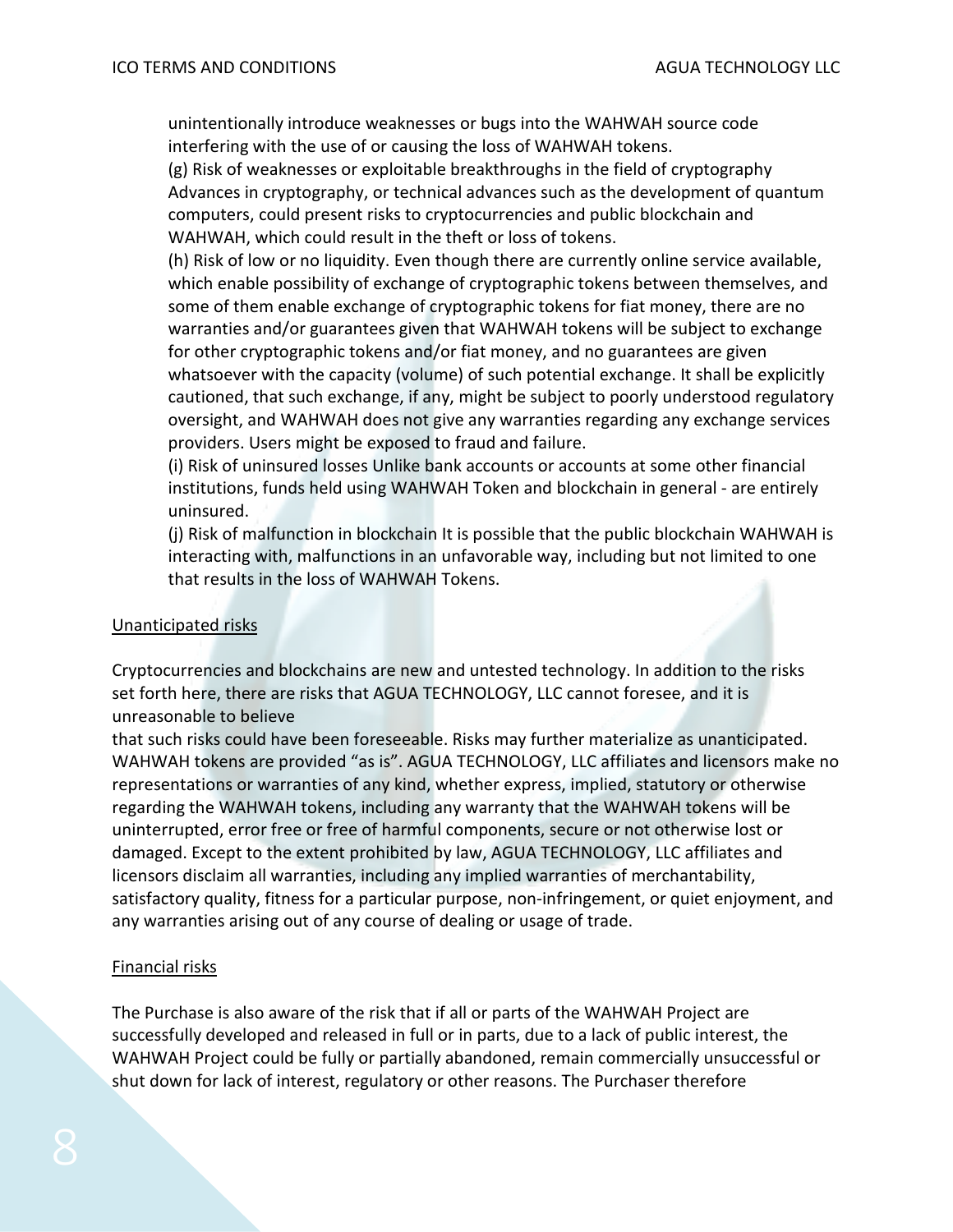understands and accepts that the significant financial, risks, including the complete loss of value of created WAHWAH Token, and attributed features of the AGUA Technology, Platform.

# Liability

1. AGUA TECHNOLOGY, LLC and its affiliates and their respective officers, employees or agents will not be liable to the Purchaser or anyone else for any damages of any kind, including, but not limited to, direct,

consequential, incidental, special or indirect damages (including but not limited to lost profits, trading losses or damages that result from use or loss of use of this website and its products), even if AGUA TECHNOLOGY, LLC has been advised of the possibility of such damages or losses, including, without limitation, from the use or attempted use of this website and/or its products or another linked website.

2. Further, neither AGUA TECHNOLOGY, LLC or affiliates or licensors will be responsible for any compensation,

reimbursement, or damages arising in connection with:

(a) the Purchaser's inability to use the WAHWAH tokens, including without limitation as a result of any termination or suspension of the blockchain or this agreement, including as a result of power outages, maintenance, defects, system failures or other interruptions.

(b) the cost of procurement of substitute goods or services.

(c) any investments, expenditures, or commitments by the Purchaser in connection with this agreement or the Purchaser use of or access to the WAHWAH tokens; or (d) any unauthorized access to, alteration of, or the deletion, destruction, damage, loss or failure to store any data, including records, private key or other credentials, associated with any WAHWAH token.

3. The Purchaser will defend, indemnify, and hold harmless AGUA TECHNOLOGY, LLC , AGUA TECHNOLOGY, LLC affiliates and licensors, and each of their respective employees, officers, directors, and representatives from and against any claims, damages, losses, liabilities, costs, and expenses (including reasonable attorney fees) arising out of or relating to any third-party claim concerning this Agreement or the Purchaser's use of WAHWAH tokens contrary to these terms. If AGUA TECHNOLOGY, LLC, AGUA TECHNOLOGY, LLC affiliates are obligated to respond to a third-party subpoena or other compulsory legal order or process described above, the Purchaser will also reimburse AGUA TECHNOLOGY, LLC for reasonable attorney fees, as well as AGUA TECHNOLOGY, LLC employees' and contractors' time and materials spent responding to the third-party subpoena or other compulsory legal order or process at reasonable hourly rates. 4. The information, software, products, and services included in or available through the website may include inaccuracies or typographical errors. Changes are periodically added to the information herein. AGUA TECHNOLOGY, LLC and/or its suppliers may make improvements and/or changes in the website at any time. AGUA TECHNOLOGY, LLC makes no representations about the suitability, reliability, availability, timeliness, and accuracy of the WAHWAH tokens,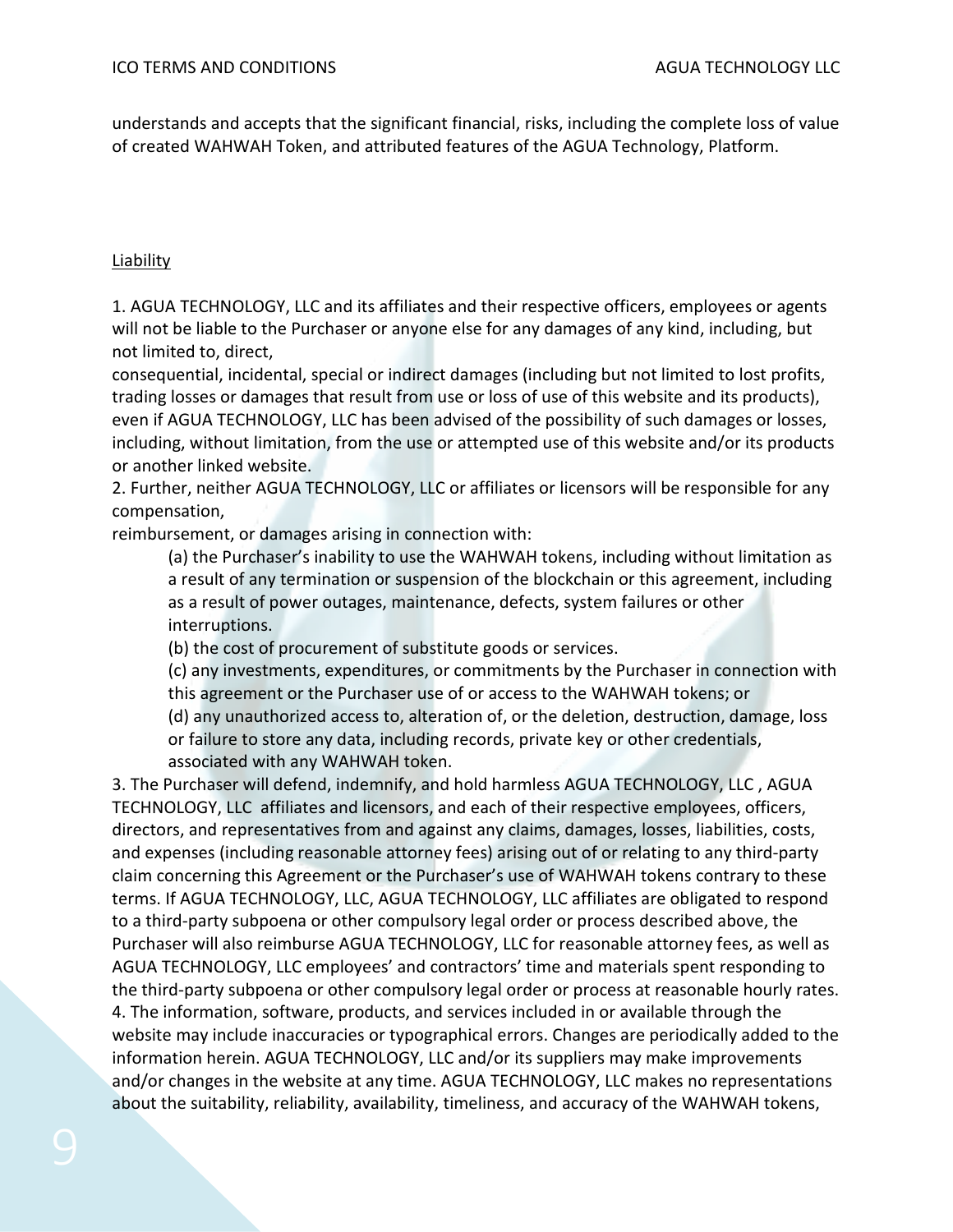information, software, products, services and related graphics contained on the website for any purpose. To the maximum extent permitted by applicable law, WAHWAH tokens, the website, all such information, software, products, services and related graphics are provided "as is" without warranty or condition of any kind. WAHWAH hereby disclaims all warranties and conditions regarding the WAHWAH tokens, the website, information, software, products, services and related graphics, including all implied warranties or conditions of merchantability, fitness for a particular purpose, title and non-infringement.

#### Miscellaneous

1. The AGUA Technology, LLC whitepaper shall not be considered part of this General Terms and Conditions and by accepting these General Terms and Conditions the Purchaser is deemed to have read the AGUA Technology, LLC whitepaper and are aware of all risks and rules provided thereto. 2. AGUA Technology, LLC does not permit individuals under the age of 18 to purchase WAHWAH Tokens.

3. AGUA Technology, LLC and affiliates will not be liable for any delay or failure to perform any obligation under this Agreement where the delay or failure results from any cause beyond reasonable control, including acts of God, labor disputes or other industrial disturbances, electrical, telecommunications, hardware, software or other utility failures, earthquake, storms or other elements of nature, blockages, embargoes, riots, acts or orders of government, acts of terrorism, or war, changes in blockchain technology (broadly construed), changes in the public blockchain protocols or any other force outside of AGUA Technology, LLC's control. 4. AGUA Technology, LLC and the Purchaser are independent contractors, and neither party, nor any of their respective affiliates, is an agent of the other for any purpose or has the authority to bind the other. Both parties reserve the right

(a) to develop or have developed for its products, services, concepts,

systems, or techniques that are like or compete with the products, services, concepts, systems, or techniques developed or contemplated by the other party and (b) to assist third party developers or systems integrators who may offer products or services which compete with the other party's' products or services.

5. This Agreement does not create any third-party beneficiary rights in any individual or entity. 6. The Purchaser will not assign this Agreement, or delegate or sublicense any of the Purchaser's rights under this Agreement, without prior written consent. Any assignment or transfer contrary to these terms will be void. Subject to the foregoing, this Agreement will be binding upon, and inure to the benefit of the parties and their respective successors and assigns.

7. The failure by AGUA Technology, LLC to enforce any provision of this Agreement will not constitute a present or future waiver of such provision nor limit WAHWAH's right to enforce such provision at a later time. All waivers by AGUA Technology, LLC must be unequivocal and in writing to be effective.

8. Except as otherwise set forth herein, if any portion of this Agreement is held to be invalid or unenforceable, the remaining portions of this Agreement will remain in full force and effect. Any invalid or unenforceable portions will be interpreted to affect the intent of the original